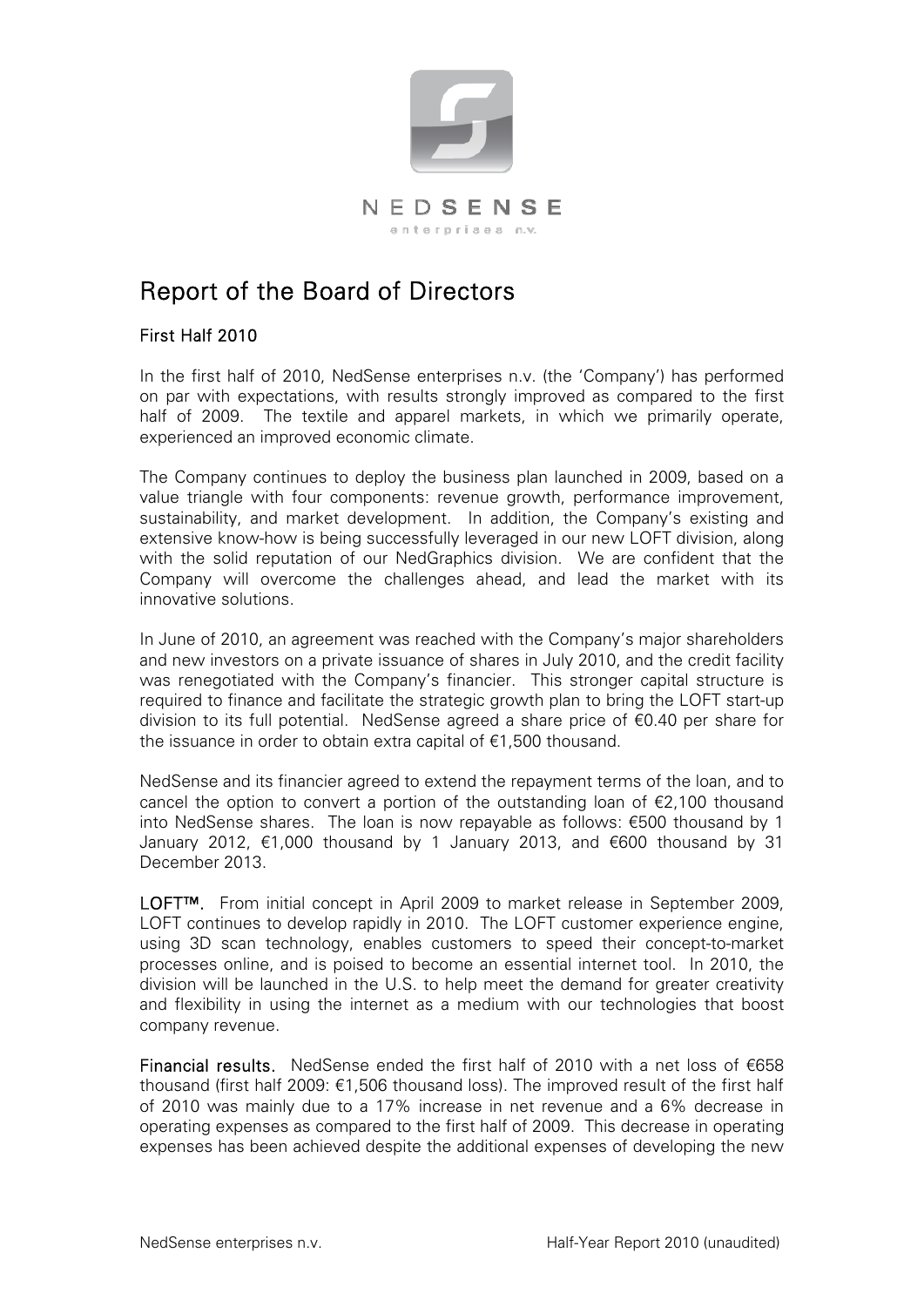LOFT division. The operating result for the first half of 2010 amounted to  $\epsilon$ 423 thousand negative (first half 2009: €1,385 thousand negative).

The activities of the Company include the CAD/CAM activities of NedGraphics, the ERP/PLM activities of Dynamics Perspective, and the recently launched LOFT customer experience division.

In the first half of 2010, net revenue of NedGraphics increased by 16% to  $\epsilon$ 3,962 thousand (first half 2009: €3,410 thousand), driven by a 61% increase in software sales as a result of the new go-to-market strategy and improving economic business conditions. The increase in revenue had an immediate impact on the segment's earnings before tax, which increased from €545 thousand loss in the first half of 2009 to a profit of €209 thousand in the first half of 2010.

The revenue from the ERP activities of Dynamics Perspective increased from  $€440$ thousand in the first half of 2009 to  $€474$  thousand in the first half of 2010. The segment's earnings before tax increased from €116 thousand loss in the first half of 2009 to a profit of €55 thousand in the first half of 2010.

The start-up LOFT activities are currently included with the holding company in the segment Other. The revenue for this segment has increased to  $\epsilon$ 58 thousand in the first half of 2010 from €0 in the first half of 2009. Segment earnings before tax decreased from €843 thousand loss in the first half of 2009 to €900 thousand loss in the first half of 2010 largely as a result of a €103 thousand charge to net finance costs to reflect the revised terms of the renegotiated loan of  $\epsilon$ 2,100 thousand including cancellation of the conversion option valued at €103 thousand in December 2009. Operating expenses of this segment in the first half of 2010 included  $\epsilon$ 127 thousand for share-based, equity settled payments (first half 2009: €120 thousand).

Cash flow: The operational cash flow in the first half of 2010 amounted to  $€686$ thousand positive (first half 2009: €394 thousand negative). The increase from the first half of 2009 is mainly due to the increased revenue and decreased operating expenses. The cash flow from investments in the first half of 2010 was  $\epsilon$ 1,054 thousand negative (first half 2009: €881 thousand negative). The decline in the first half of 2010 is mainly due to US\$ /  $\epsilon$  exchange rate fluctuations and the effect on the carrying value of US subsidiaries. The cash flow from financing in the first half of 2010 was €0 (first half 2009: €35 thousand positive). The total change in cash and cash equivalents in the first half of 2010 amounted to €368 thousand negative (first half 2009: €1,240 thousand negative).

Balance sheet. From 31 December 2009 fixed assets increased from €8,638 thousand to €8,792 thousand. This increase is mainly due to the capitalization of developed software for the new LOFT product line launched in September 2009.

Due to the negative results in the past few years, NedSense has losses that may be carried forward. These tax assets are not capitalized in the balance sheet as management is currently not certain that sufficient taxable profits will be made in the near future to realize the value of these tax assets.

Shareholders' equity decreased from €4,316 thousand as of 31 December 2009 to €3,689 thousand as of 30 June 2010. This €627 thousand decrease is mainly caused by the net loss in the first half of 2010 of €658 thousand, the foreign currency translation differences resulting from US\$ /  $\epsilon$  exchange rate fluctuations and their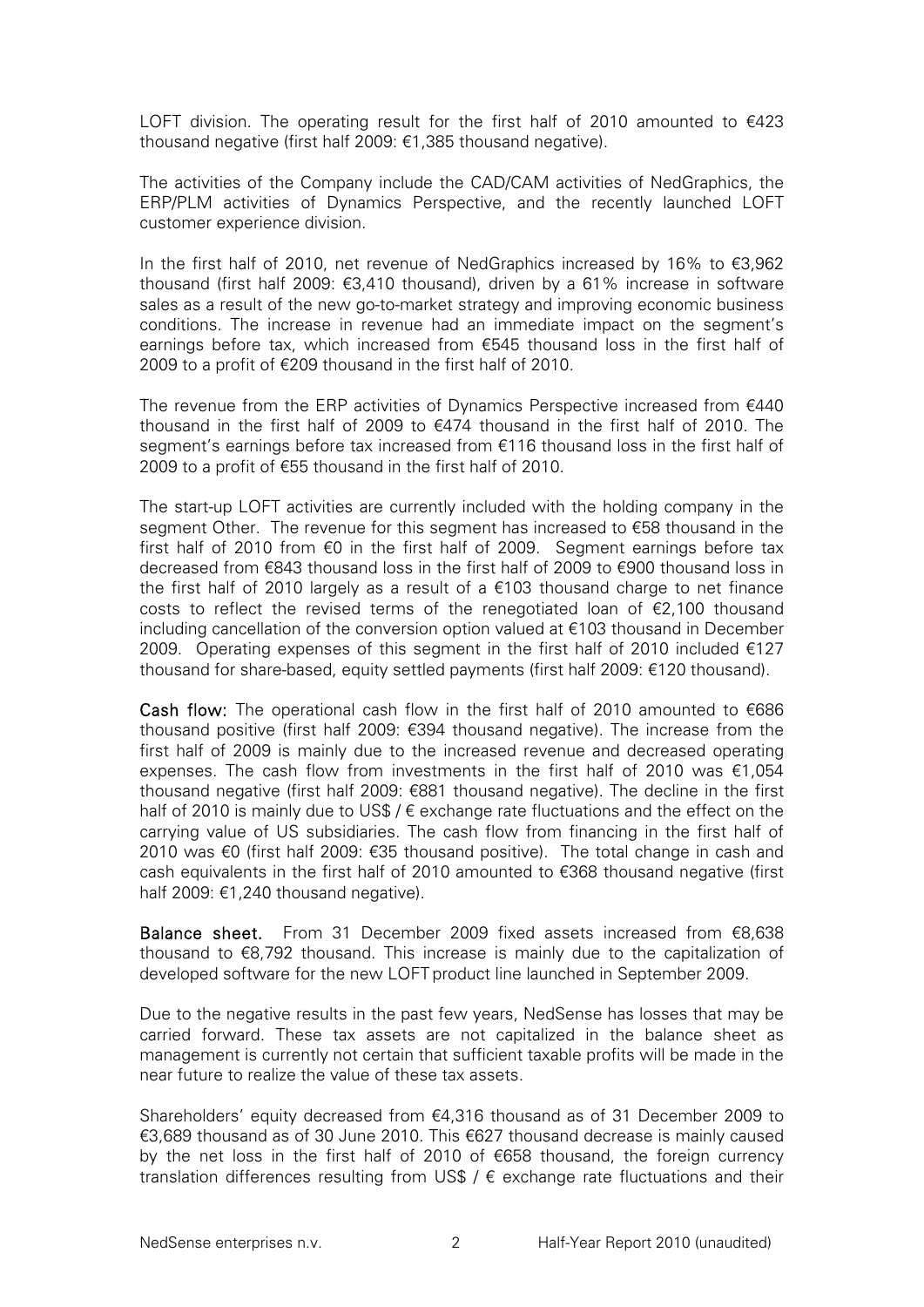effect on the carrying value of US subsidiaries, and the  $\epsilon$ 127 thousand for sharebased, equity settled compensation expenses. As a result of these changes, solvency decreased to 33.3% at 30 June 2010, from 34.1% at 31 December 2009.

The number of outstanding ordinary shares, with a nominal value of  $€0.10$  each, was 9,831,354 as of 30 June 2010.

Outlook. In the second half of 2010, we continue the deployment of the third phase of our value triangle business plan, working toward expanding within and beyond our current markets, and toward inventing, dictating and defining our future. We continue to refine our plan, adjusting to global conditions as we implement, balancing revenues and costs, and using contingency measures where necessary.

We expect the Company, with the exception of the LOFT division, to be break-even by the end of 2010. We also expect our investments in research and development to continue at the same pace for the rest of 2010. No major changes in the composition of the Company's workforce, with the exception of the LOFT division, are planned. For the start-up LOFT division, we expect to further grow the workforce in the second half of 2010 to fuel the sales funnel and to accelerate product developments.

Our strategy is to continue to develop our sales and marketing efforts, maintain our market knowledge, and sustain our customer base and maintenance contracts, while looking for more opportunities to expand beyond the niche in which we currently operate. We're building on our knowledge heritage, and investing in this knowledge, so that we can innovate, lead, and create true economic value for our customers.

Pieter Aarts Jan-Hein Pullens Vianen, 30 August 2010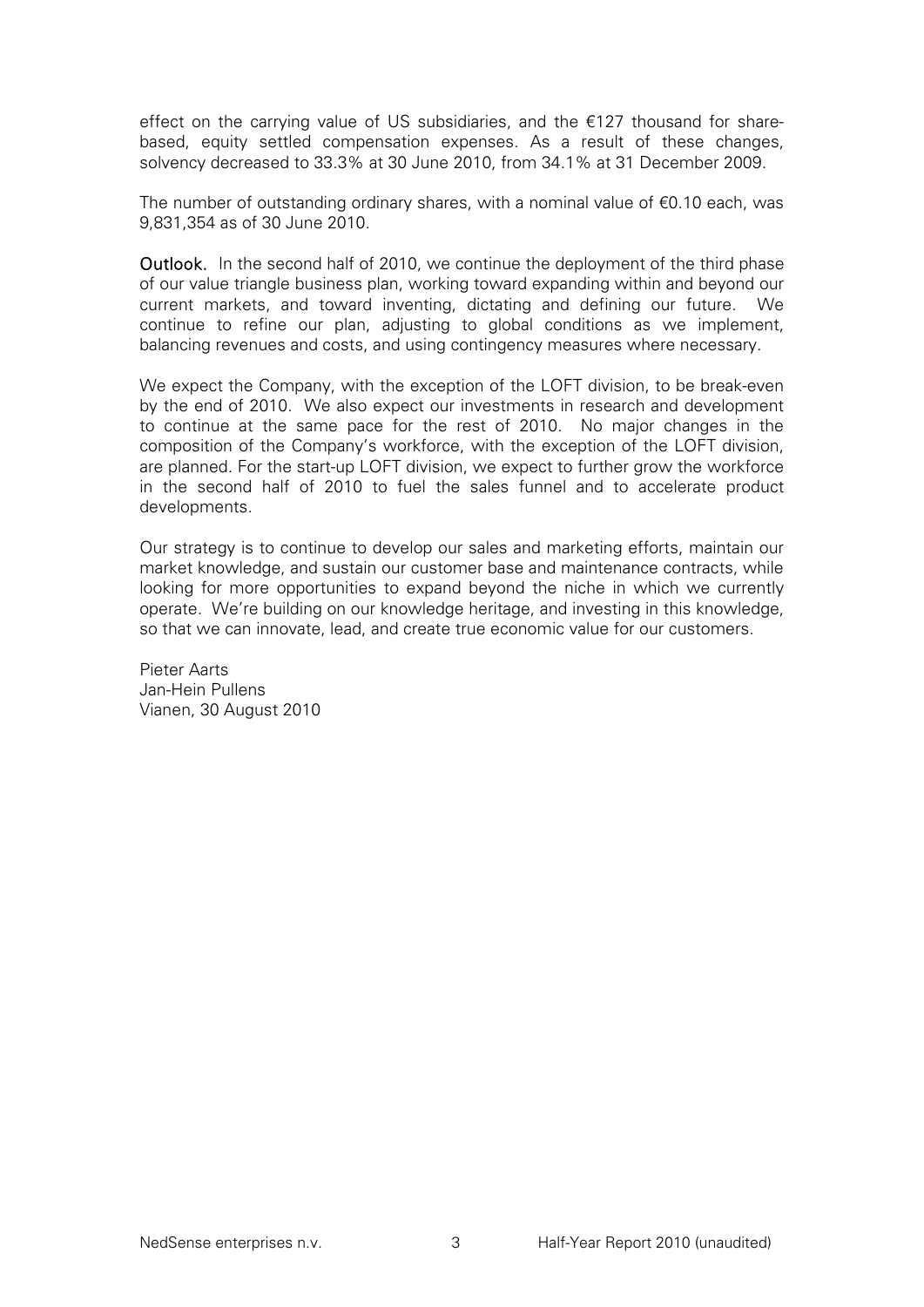# Board of Directors' statement on the condensed consolidated half-yearly financial statements and the interim management report

We have prepared the half-yearly financial report 2010 of NedSense enterprises n.v. and the undertakings included in the consolidation taken as a whole in accordance with International Financial Reporting Standards (IFRS) as adopted by the EU and additional Dutch disclosure requirements for halfyearly financial reports.

To the best of our knowledge it is our opinion that the condensed financial statements in this half-yearly financial report 2010 give a true and fair view of our assets and liabilities, financial position at 30 June 2010, and of the result of our consolidated operations for the first half year of 2010.

The interim management report in this half-yearly financial report includes a fair review of the development and performance of the businesses and the position of NedSense enterprises n.v. and the undertakings included in the consolidation taken as a whole for the first half year and describes the principle risks and uncertainties faced by NedSense enterprises n.v., and its undertakings.

Vianen, 30 August 2010

The Board of Management Pieter Aarts, Chief Executive Officer Jan-Hein Pullens, Chief Operating Officer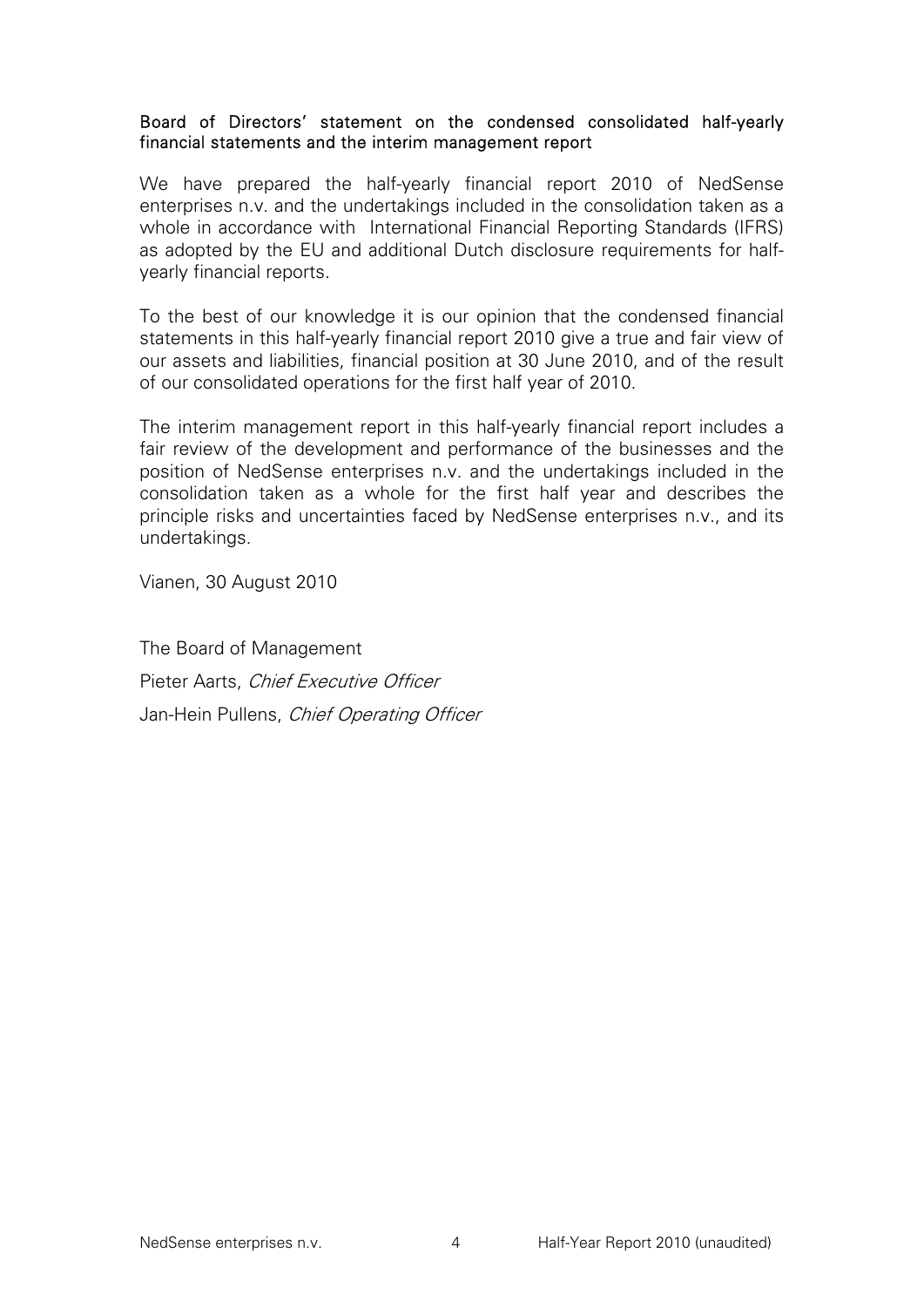# Condensed consolidated statement of financial position

In thousands of euro

|                                       | <b>Notes</b>   | 30 June<br>2010 | 31 December<br>2009 |
|---------------------------------------|----------------|-----------------|---------------------|
| <b>Assets</b>                         |                |                 |                     |
| Property, plant, and equipment        | 8              | 147             | 118                 |
| Intangible fixed assets               | 9              | 8,645           | 8,520               |
| Total non-current assets              |                | 8,792           | 8,638               |
| Inventories                           |                | 14              | 5                   |
| Work in progress                      |                | 75              | 99                  |
| Trade and other receivables           |                | 1,808           | 3,184               |
| Corporate income tax                  |                | 3               | 1                   |
| Cash and cash equivalents             |                | 379             | 747                 |
| <b>Total current assets</b>           |                | 2,279           | 4,036               |
| <b>Total assets</b>                   | $\overline{7}$ | 11,071          | 12,674              |
| Equity                                |                |                 |                     |
| Issued capital                        | 10, 14         | 983             | 983                 |
| Share premium                         | 10, 14         | 32,463          | 32,463              |
| Legal reserves                        |                | 4,325           | 4,131               |
| <b>Translation reserves</b>           |                | (138)           | (42)                |
| Retained earnings                     | 11, 12         | (33, 944)       | (33, 219)           |
| <b>Total equity</b>                   |                | 3,689           | 4,316               |
| Liabilities                           |                |                 |                     |
| Interest-bearing loans and borrowings | 11             | 2,100           | 0                   |
| Employee benefits                     |                | 97              | 88                  |
| <b>Total non-current liabilities</b>  |                | 2,197           | 88                  |
| Interest-bearing loans and borrowings | 11             | 0               | 1,997               |
| Trade and other payables              |                | 2,045           | 2,218               |
| Deferred income                       |                | 3,104           | 4,055               |
| Corporate income tax                  |                | 36              | 0                   |
| <b>Total current liabilities</b>      |                | 5,185           | 8,270               |
| <b>Total liabilities</b>              |                | 7,382           | 8,358               |
| <b>Total equity and liabilities</b>   |                | 11,071          | 12,674              |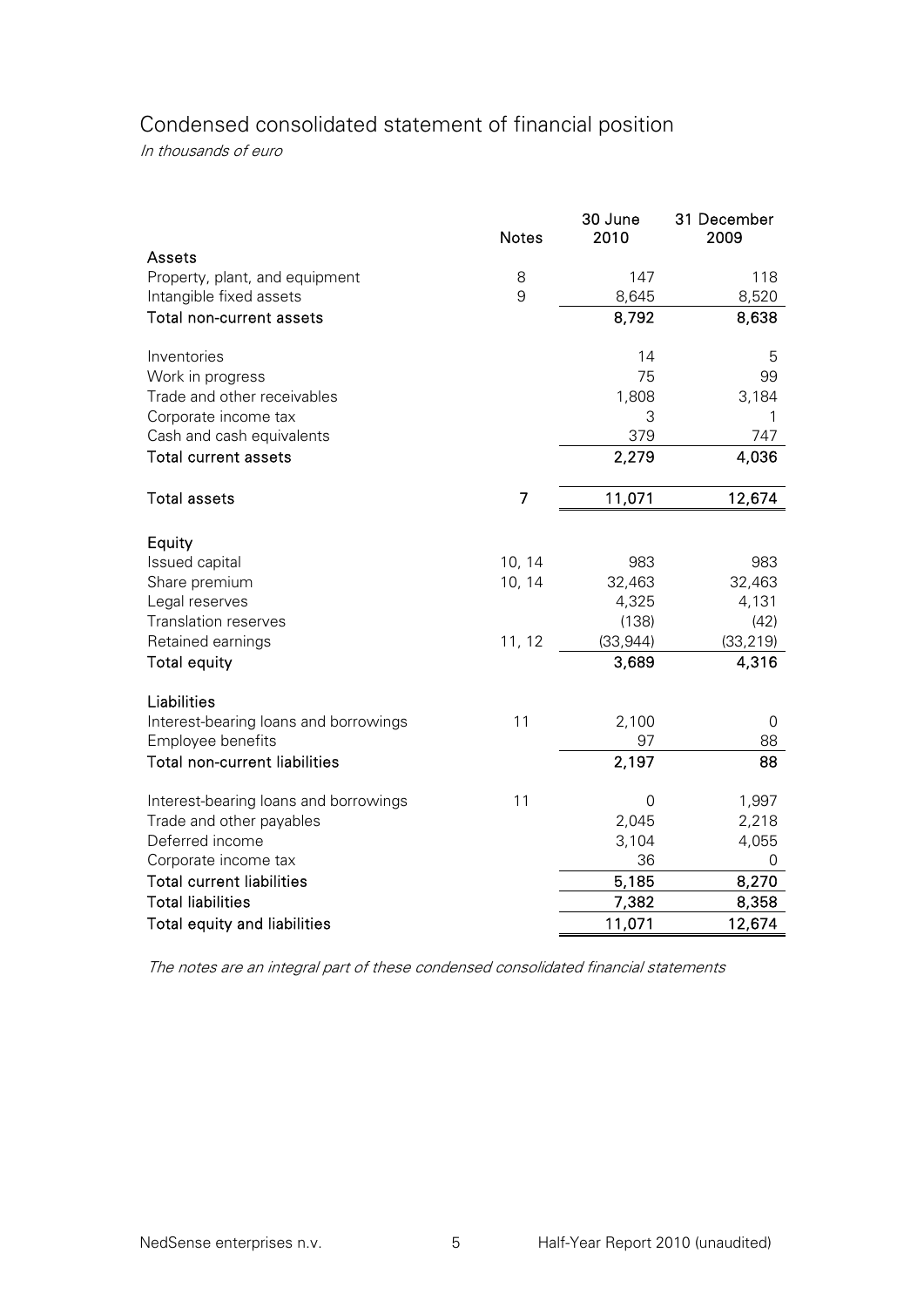# Condensed consolidated statement of comprehensive income

For the six months ended 30 June

In thousands of euro

| <b>Continuing operations</b>                                    | <b>Notes</b>   | 2010           | 2009               |
|-----------------------------------------------------------------|----------------|----------------|--------------------|
| Net revenue                                                     | $\overline{7}$ | 4,494          | 3,850              |
| Cost of sales                                                   |                | (128)          | (167)              |
| Gross profit                                                    |                | 4,366          | 3,683              |
| Wages and salaries                                              | 13             | 2,599          | 2,713              |
| Social security charges                                         |                | 592            | 462                |
| Amortization and depreciation                                   |                | 804            | 776                |
| Other operating costs                                           | 13             | 1,643          | 1,844              |
| Capitalized production                                          |                | (849)          | (727)              |
| Profit (loss) from operations                                   |                | (423)          | (1, 385)           |
| Finance income                                                  |                | 2              | 31                 |
| Finance costs                                                   |                | (215)          | (150)              |
| Net finance costs                                               |                | (213)          | (119)              |
| Profit (loss) before income tax                                 | 7              | (636)          | (1,504)            |
| Income tax expense                                              |                | 22             | 2                  |
| Profit (loss) from continuing operations                        |                | (658)          | (1,506)            |
| Other comprehensive income                                      |                |                |                    |
| Foreign currency translation differences for foreign operations |                | (96)           | 21                 |
| Other comprehensive income (loss) for the period, net of        |                |                |                    |
| income tax                                                      |                | (96)           | 21                 |
| Total comprehensive income (loss) for the period                |                | (754)          | (1,485)            |
|                                                                 |                |                |                    |
| Profit (loss) attributable to:                                  |                |                |                    |
| Owners of the Company<br>Profit (loss) for the period           |                | (658)<br>(658) | (1,506)<br>(1,506) |
|                                                                 |                |                |                    |
| Total comprehensive income (loss) attributable to:              |                |                |                    |
| Owners of the Company                                           |                | (754)          | (1,485)            |
| Total comprehensive income (loss) for the period                |                | (754)          | (1, 485)           |
|                                                                 |                |                |                    |
| Earnings per share<br>Basic earnings per share (in euros)       |                | (0.07)         | (0.24)             |
| Diluted earnings per share (in euros)                           |                | (0.06)         | (0.24)             |
|                                                                 |                |                |                    |
| Earnings per share continued operations                         |                |                |                    |
| Basic earnings per share (in euros)                             |                | (0.07)         | (0.24)             |
| Diluted earnings per share (in euros)                           |                | (0.06)         | (0.24)             |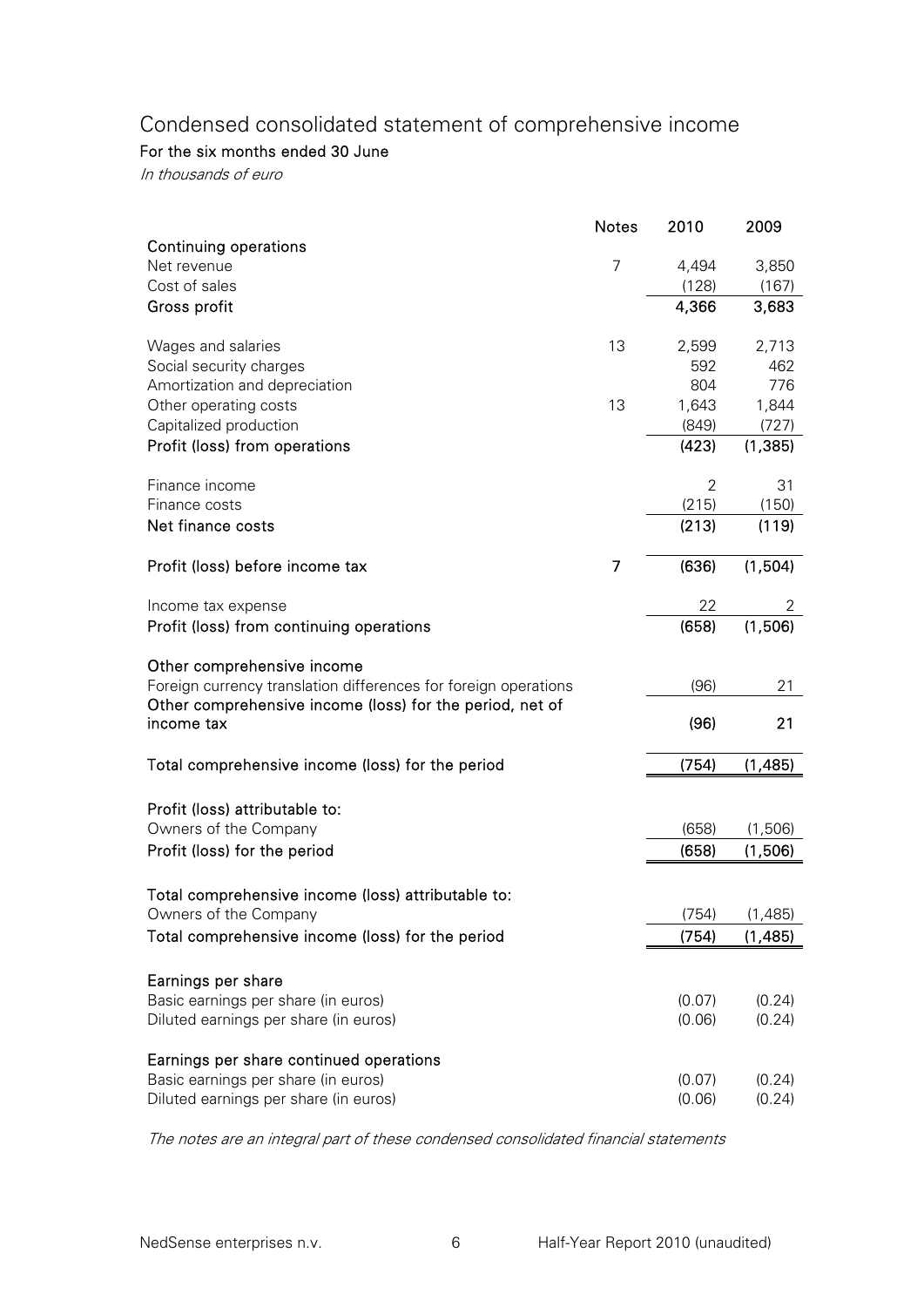# Condensed consolidated statement of changes in equity

#### For the six months ended 30 June 2009

In thousands of euro

|                                                                                                       |       | Attributable to equity holders of the Company |                  |                  |                      |                |                 |  |
|-------------------------------------------------------------------------------------------------------|-------|-----------------------------------------------|------------------|------------------|----------------------|----------------|-----------------|--|
|                                                                                                       | Notes | Share<br>capital                              | Share<br>premium | Trans-<br>lation | Retained<br>earnings | Other<br>legal | Total<br>equity |  |
|                                                                                                       |       |                                               |                  | reserve          |                      | reserves       |                 |  |
| Balance at 1 January 2009                                                                             |       | 8,867                                         | 22,709           | (71)             | (30, 956)            | 3,499          | 4,048           |  |
| Total comprehensive income (loss) for the period                                                      |       |                                               |                  |                  |                      |                |                 |  |
| Profit or (loss)                                                                                      |       | 0                                             | 0                | 0                | (1,506)              | 0              | (1,506)         |  |
| Other comprehensive income                                                                            |       |                                               |                  |                  |                      |                |                 |  |
| Foreign currency translation differences                                                              |       | 0                                             | 0                | 21               | 0                    | 0              | 21              |  |
| Total other comprehensive income                                                                      |       | 0                                             | 0                | 21               | 0                    | $\mathbf 0$    | 21              |  |
| Total comprehensive income (loss) for the period                                                      |       | 0                                             | $\Omega$         | 21               | (1,506)              | 0              | (1,485)         |  |
| Transactions with owners, recorded directly in equity<br>Contributions by and distributions to owners |       |                                               |                  |                  |                      |                |                 |  |
| Reduction of nominal value of the shares from $\epsilon$ 2.00 to $\epsilon$ 0.10                      |       |                                               |                  |                  |                      |                |                 |  |
| per share                                                                                             |       | (8,424)                                       | 8,424            | $\Omega$         | 0                    | 0              | $\Omega$        |  |
| Issue of convertible notes (net of tax)                                                               |       | 290                                           | 580              | 0                | 0                    | 0              | 870             |  |
| Share-based payments                                                                                  | 12    | 0                                             | 0                | 0                | 120                  | 0              | 120             |  |
| Total changes in ownership interests in subsidiaries                                                  |       | (8, 134)                                      | 9,004            | $\Omega$         | 120                  | 0              | 990             |  |
| Total transactions with owners                                                                        |       | (8, 134)                                      | 9,004            | $\Omega$         | 120                  | $\Omega$       | 990             |  |
| Transfer from other reserves                                                                          |       | 0                                             | 0                | 0                | (254)                | 254            | 0               |  |
| Balance at 30 June 2009                                                                               |       | 733                                           | 31,713           | (50)             | (32, 596)            | 3,753          | 3,553           |  |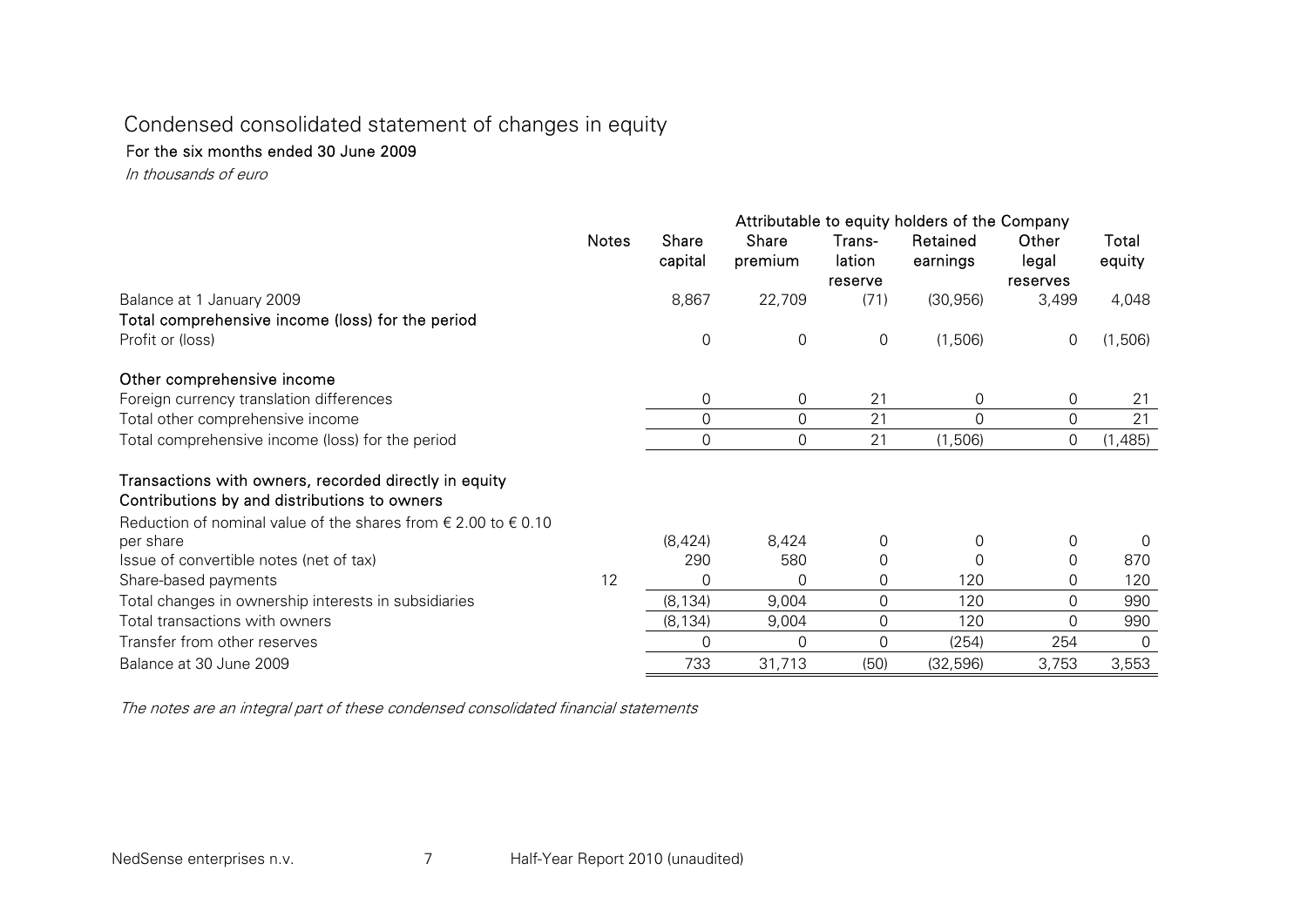# Condensed consolidated statement of changes in equity

#### For the six months ended 30 June 2010

In thousands of euro

|                                                                                                       | Attributable to equity holders of the Company |                         |                  |                  |                      |                |                 |
|-------------------------------------------------------------------------------------------------------|-----------------------------------------------|-------------------------|------------------|------------------|----------------------|----------------|-----------------|
|                                                                                                       | <b>Notes</b>                                  | <b>Share</b><br>capital | Share<br>premium | Trans-<br>lation | Retained<br>earnings | Other<br>legal | Total<br>equity |
|                                                                                                       |                                               |                         |                  | reserve          |                      | reserves       |                 |
| Balance at 1 January 2010<br>Total comprehensive income (loss) for the period                         |                                               | 983                     | 32,463           | (42)             | (33, 219)            | 4,131          | 4,316           |
| Profit or (loss)                                                                                      |                                               | $\boldsymbol{0}$        | 0                | 0                | (658)                | 0              | (658)           |
| Other comprehensive income                                                                            |                                               |                         |                  |                  |                      |                |                 |
| Foreign currency translation differences                                                              |                                               | 0                       | 0                | (96)             | 0                    | 0              | (96)            |
| Total other comprehensive income                                                                      |                                               | 0                       | 0                | (96)             |                      | 0              | (96)            |
| Total comprehensive income (loss) for the period                                                      |                                               | 0                       | 0                | (96)             | (658)                | $\Omega$       | (754)           |
| Transactions with owners, recorded directly in equity<br>Contributions by and distributions to owners |                                               |                         |                  |                  |                      |                |                 |
| Share-based payments                                                                                  | 12                                            | 0                       | 0                | 0                | 127                  | 0              | 127             |
| Total contributions by and distributions to owners                                                    |                                               | 0                       | 0                | $\Omega$         | 127                  | $\Omega$       | 127             |
| Total transactions with owners                                                                        |                                               | 0                       | 0                | 0                | 127                  | 0              | 127             |
| Transfer from other reserves                                                                          |                                               | 0                       | 0                | $\Omega$         | (194)                | 194            | 0               |
| Balance at 30 June 2010                                                                               |                                               | 983                     | 32,463           | (138)            | (33, 944)            | 4,325          | 3,689           |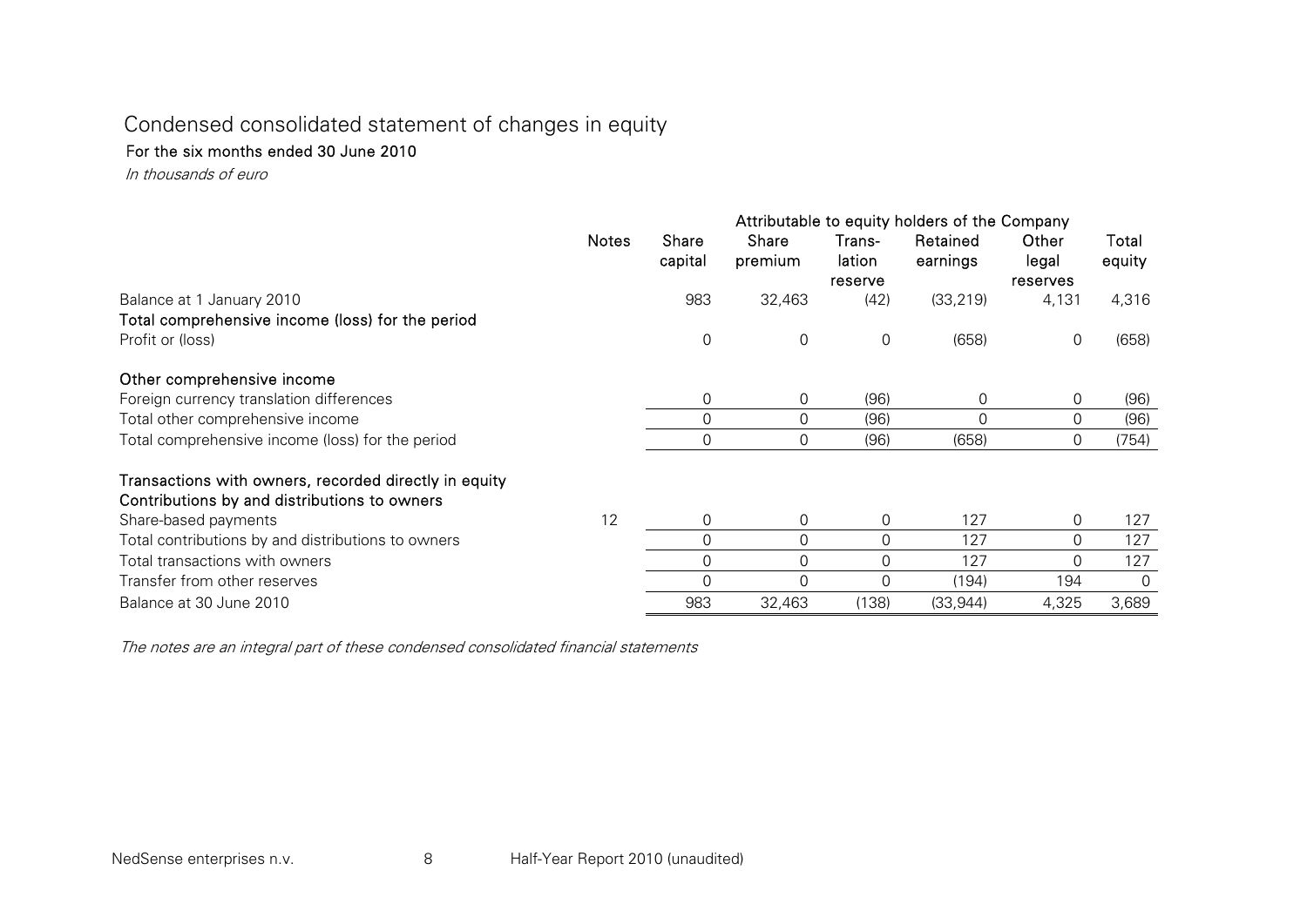# Condensed consolidated statement of cash flows

# For the six months ended 30 June

In thousands of euro

|                                                | 2010        | 2009           |
|------------------------------------------------|-------------|----------------|
| Profit (loss) from operations                  | (423)       | (1, 385)       |
| Adjustments for:                               |             |                |
| Amortization and depreciation                  | 804         | 776            |
| Change in inventories and work in progress     | 15          | 85             |
| Change in trade and other receivables          | 1,376       | 2,225          |
| Change in trade and other payables             | (173)       | (513)          |
| Change in provisions and employee benefits     | 9           | 16             |
| Change in deferred income                      | (951)       | (1,609)        |
| Equity settled share based payment             | 127         | 120            |
| Net finance costs                              | (110)       | (119)          |
| Corporate income tax                           | 12          | 10             |
| Cash flow from (used in) operating activities  | 686         | (394)          |
| Investments:                                   |             |                |
| Intangible fixed assets                        | (883)       | (873)          |
| Property, plant, and equipment                 | (70)        | (31)           |
| Disposals:                                     |             |                |
| Property, plant, and equipment                 | 0           | $\overline{2}$ |
| Exchange rate differences                      | (101)       | 21             |
| Cash flow from (used in) investment activities | (1,054)     | (881)          |
| Net proceeds from issue of shares              | 0           | 870            |
| Granted loans                                  | $\mathbf 0$ | (850)          |
| Redemption loans                               | 0           | 15             |
| Cash flow from (used in) financing activities  | $\mathbf 0$ | 35             |
|                                                |             |                |
| Change in liquid assets                        | (368)       | (1, 240)       |
|                                                |             |                |
| Cash and cash equivalents                      | 747<br>747  | 1,720          |
| Balance at 1 January                           |             | 1,720          |
| Cash and cash equivalents                      | 379         | 480            |
| Balance at 30 June                             | 379         | 480            |
| Change in liquid assets                        | (368)       | (1, 240)       |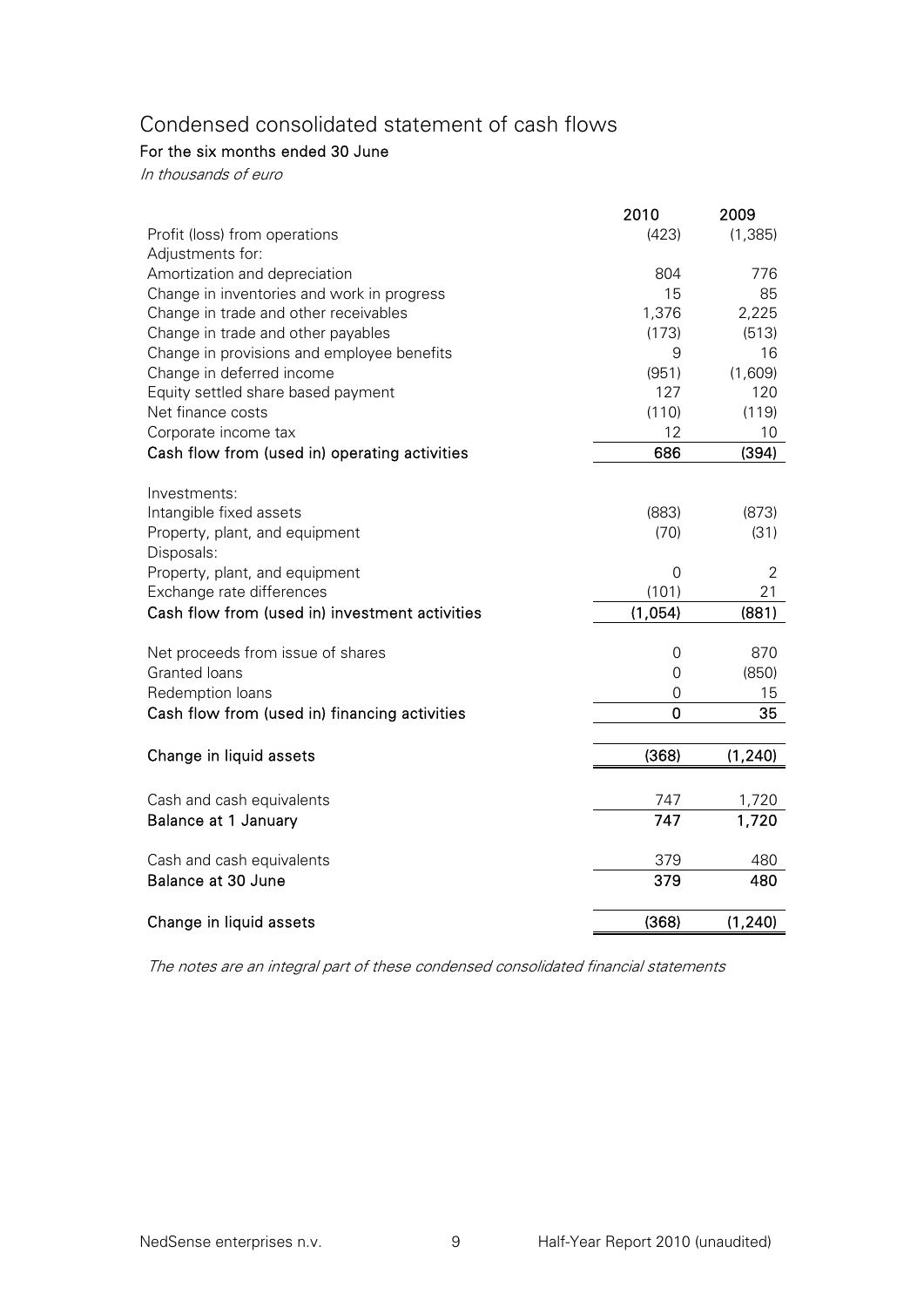# Notes to the condensed consolidated interim financial statements

# 1. Reporting entity

NedSense enterprises n.v. formerly known as Blue Fox Enterprises N.V. (the "Company") is domiciled in the Netherlands with registered office at Ir. D.S. Tuijmanweg 10, 4131 PN Vianen, the Netherlands. The condensed consolidated interim financial statements of the Company as of and for the six months ended 30 June 2010 comprise the Company and its subsidiaries (together referred to as the "Group"). The Company is a holding company which holds 100% of companies providing integrated, specialized design, production, and planning software to the global textile and apparel industries. In January 2010, the Company legally changed its name to NedSense enterprises n.v.

The consolidated financial statements of the Group as of and for the year ended 31 December 2009 are available at www.nedsense.com.

# 2. Statement of compliance

These condensed consolidated interim financial statements have been prepared in accordance with IAS 34 Interim Financial Reporting. They do not include all of the information required for full annual financial statements and should be read in conjunction with the consolidated financial statements of the Group as of and for the year ended 31 December 2009.

These condensed consolidated interim financial statements were approved by the Board of Directors on 30 August 2010.

### 3. Going concern

For 2010 the loan repayable to Dinvest Holding II B.V. has been successfully renegotiated, deferring repayment until 2012 through 2013. There are no bank overdrafts or credit lines. Financial conditions have been improving strongly in 2010 and the Company is prepared to respond to market conditions swiftly and adequately. Based on the Group's financial position, assets, current development of the new line of products (Loft Customer Experience products), and the outlook of the financial performance for the forthcoming year, management is confident that the Company will be able to continue as a going concern.

# 4. Significant accounting policies

The accounting policies applied by the Group in these condensed consolidated interim financial statements are the same as those applied by the Group in its consolidated financial statements as of and for the year ended 31 December 2009. These condensed consolidated interim financial statements are not audited.

Management has analyzed new IFRS standards and determined that they do not impact the Group.

#### 5. Estimates

The preparation of interim financial statements requires management to make judgments, estimates and assumptions that affect the application of accounting policies and the reported amounts of assets and liabilities, income and expense. Actual results may differ from these estimates.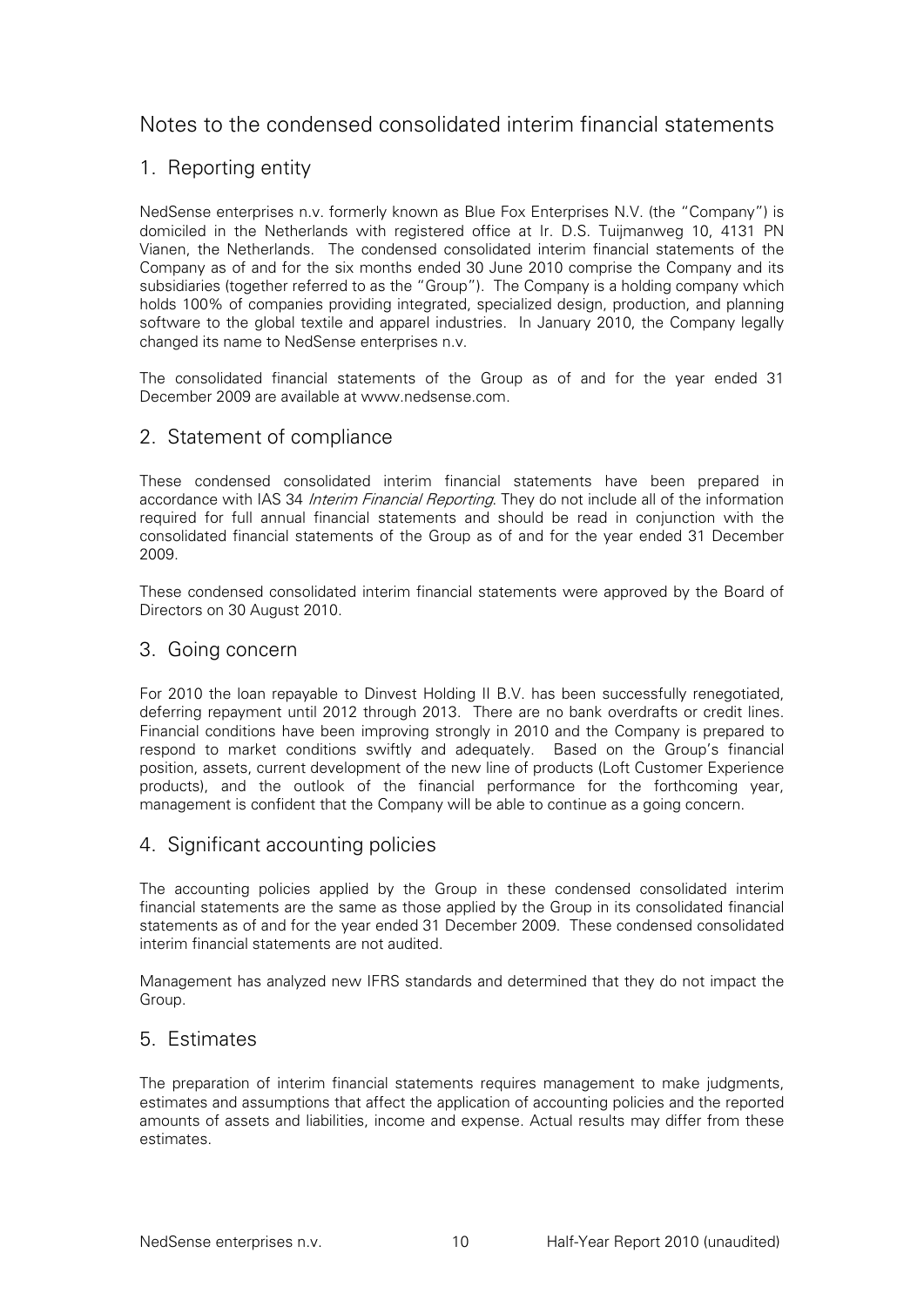In preparing these condensed consolidated interim financial statements, the significant judgments made by management in applying the Group's accounting policies and the key sources of estimation uncertainty were the same as those that applied to the consolidated financial statements as of and for the year ended 31 December 2009.

#### 6. Financial risk management

#### Credit risk – Financing

As a result of difficult economic circumstances, the Company has experienced difficulties in obtaining credit facilities.

Other aspects of the Group's financial risk management objectives and policies are consistent with those disclosed in the consolidated financial statements as of and for the year ended 31 December 2009.

# 7. Operating segments

#### Information about reportable segments For the six months ended 30 June

|                              | <b>NedGraphics</b> |       | <b>DPI</b> |       |       | Other |        | Total   |  |
|------------------------------|--------------------|-------|------------|-------|-------|-------|--------|---------|--|
| In thousands of euro         | 2010               | 2009  | 2010       | 2009  | 2010  | 2009  | 2010   | 2009    |  |
|                              |                    |       |            |       |       |       |        |         |  |
| External revenues            | 3,962              | 3,410 | 474        | 440   | 58    | 0     | 4,494  | 3,850   |  |
|                              |                    |       |            |       |       |       |        |         |  |
| Segment profit (loss) before |                    |       |            |       |       |       |        |         |  |
| income tax                   | 209                | (545) | 55         | (116) | (900) | (843) | (636)  | (1,504) |  |
|                              |                    |       |            |       |       |       |        |         |  |
| Total assets*                | 9.122              | 7,825 | 121        | 327   | 1.828 | 2,917 | 11.071 | 11,069  |  |

\*as of 30 June 2010 and 31 December 2009

# 8. Property, plant and equipment

#### Acquisitions and disposals

During the six months ended 30 June 2010 the Group acquired assets with a cost of  $\epsilon$ 70 thousand (six months ended 30 June 2009: €31 thousand).

No assets with a carrying amount were disposed of during the six months ended 30 June 2010 (carrying amount disposed of during the six months ended 30 June 2009: €2 thousand). No gains or losses on disposals were realized during the six months ended 30 June 2010 or 30 June 2009.

#### 9. Intangible fixed assets

Investments for the six months ended 30 June 2010 include capitalized production of €849 thousand (six months ended 30 June 2009: €728 thousand) and third party expenses of €34 thousand (six months ended 30 June 2009: €145 thousand).

# 10. Share capital

#### Issuance of ordinary shares

On 30 June 2010 an Extraordinary General Meeting of Shareholders decided on the issuance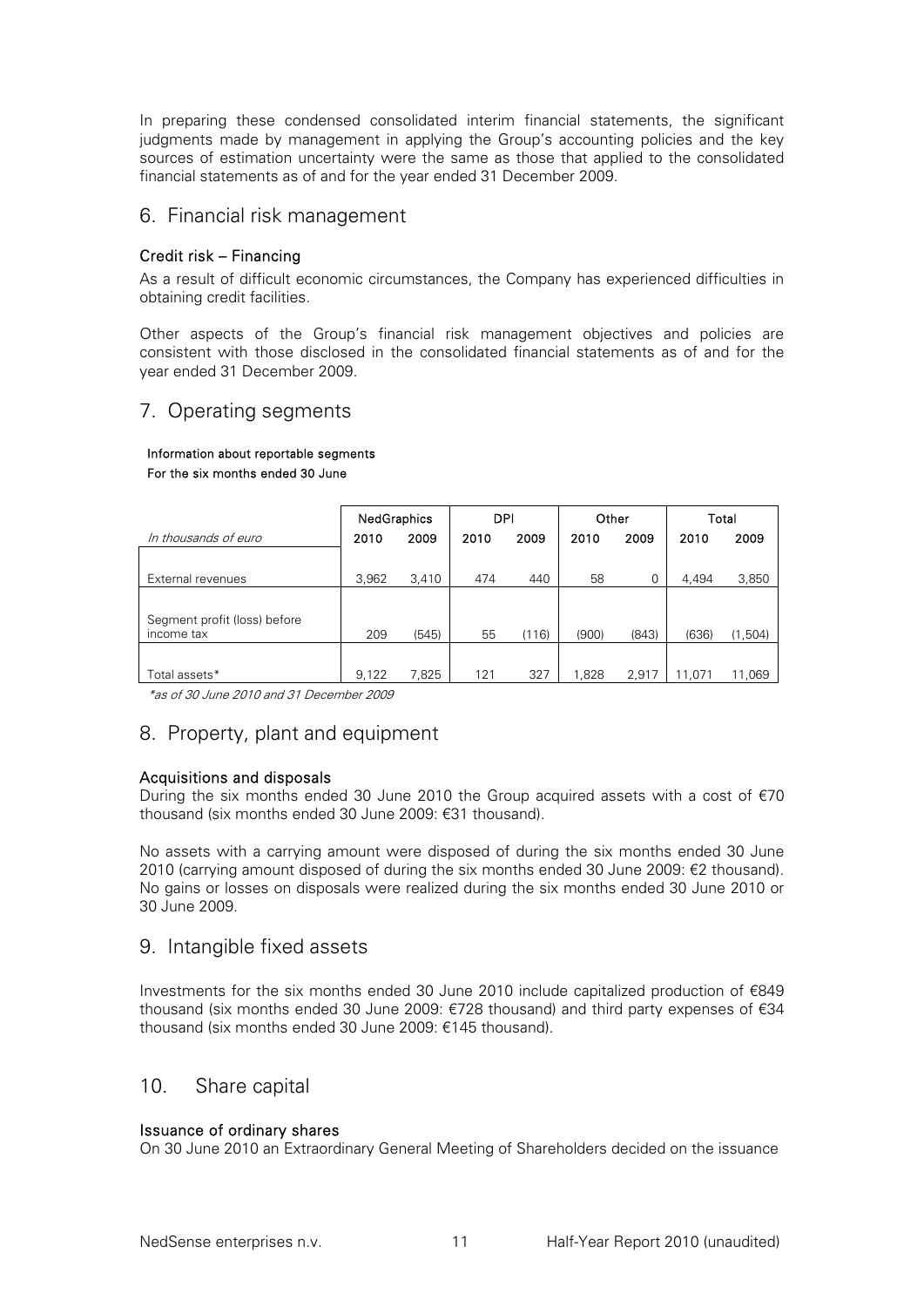of 3,749,990 ordinary shares at an exercise price of €0.40 per share (2009: nil). All shares were issued and fully paid in July 2010.

### 11. Loans and borrowings

In June 2010 the €2,100 thousand loan agreement with Dinvest Holding II B.V. was again amended, and this amendment was approved by the shareholders at the extraordinary meeting of shareholders in June 2010. This new amendment deletes the changes made in the amendment of June 2009. In addition, the new amendment states that:

- the interest rate will be retroactively increased from 6% to 8.5% for the period 9 July 2009 through 30 June 2010;
- the interest rate payable will be 8% effective 1 July 2010;
- the loan is to be repaid according to the following schedule:
	- o 1 January 2012 €500 thousand
	- o 1 January 2013 €1,000 thousand
	- o 31 December 2013 €600 thousand;
- additional interest at the rate of 2% will be paid at the time of each repayment, on the amount repaid, for the period 1 July 2010 through the date of repayment, if the loan is repaid according to the schedule;
- additional interest at the rate of 1% will be paid at the time of each repayment, on the amount repaid, for the period 1 July 2010 through the date of repayment, if the loan is repaid in advance of the schedule; and
- no additional interest will be paid at the time of repayment, if the entire loan is repaid no later than 31 December 2011.

The interest increase of 2.5% for the period 9 July 2009 through 30 June 2010 has been recognized in these condensed consolidated interim financial statements as of and for the period ending 30 June 2010.

The deletion in June 2010 of the amendment of June 2009 removed the option to convert any portion of the loan to shares. The 31 December 2009 derivative conversion option fair value of €103 thousand positive has therefore been reduced to zero, and the carrying amount of the loan as of 30 June 2010 has increased to  $\epsilon$ 2,100 thousand. Finance costs in profit and loss were increased by the same amount.

# 12. Share-based payment

At 30 June 2010 the Group has the following share-based payment arrangements:

#### Share option program (equity settled)

#### Plan C (Management)

For Plan C, in 2009 the first package (in June 2009), amounting to 5% of the outstanding shares of the Company, was granted to management. 50% of the second package (in December 2009), amounting to 2.5% of the outstanding shares of the Company, was granted to management by formal approval of the Supervisory Board and Shareholders at the Annual General Meeting of Shareholders in May 2010. The remaining option packages may be granted on the following dates after approval by the supervisory board: 31 December 2010 (5% of outstanding shares) and 31 December 2011 (5% of outstanding shares). These options have a remaining vesting period of 18 months (until 31 December 2011).

The expected costs of the Plan C options are valued using the Black-Scholes model and amortized over the vesting period, resulting in an expense in the current period of approximately €127 thousand.